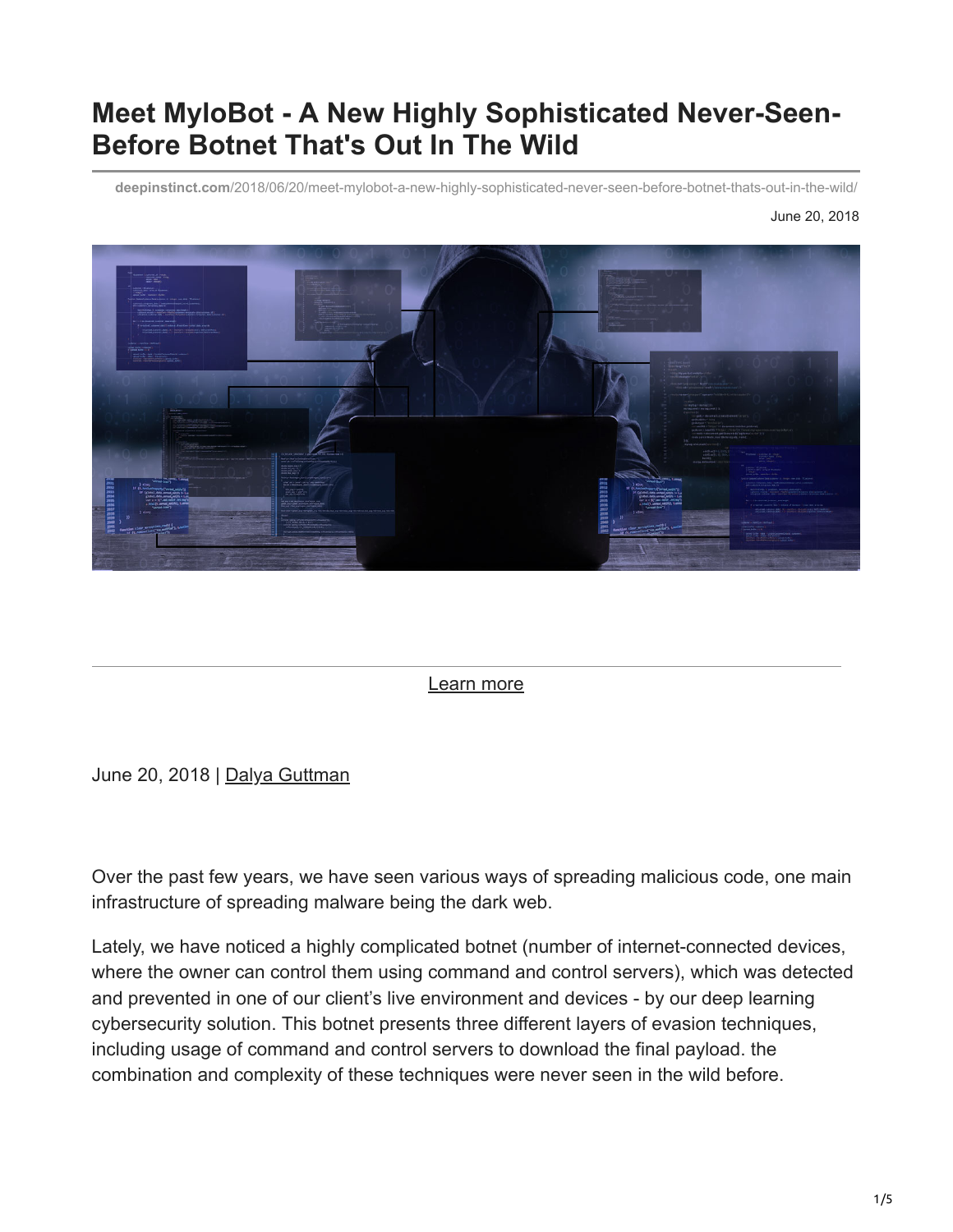Botnets can theoretically perform anything – depending on the payload. The payload can vary from DDoS attacks, steal data, and even installation ransomware which can cause tremendous damage.

## **What it does**

This highly sophisticated botnet incorporates different malicious techniques:

- Anti VM techniques
- Anti-sandbox techniques
- Anti-debugging techniques
- Wrapping internal parts with an encrypted resource file
- Code injection
- Process hollowing a technique where an attacker creates a new process in a suspended state, and replaces its image with the one that is to be hidden
- [Reflective EXE](https://www.blackhat.com/docs/us-16/materials/us-16-Nipravsky-Certificate-Bypass-Hiding-And-Executing-Malware-From-A-Digitally-Signed-Executable-wp.pdf) executing EXE files directly from memory, without having them on disk. This kind of reflection is not very common and was [first published](https://www.blackhat.com/docs/us-16/materials/us-16-Nipravsky-Certificate-Bypass-Hiding-And-Executing-Malware-From-A-Digitally-Signed-Executable-wp.pdf) by Deep Instinct in Blackhat USA 2016
- It also has a delaying mechanism of 14 days before accessing its command and control servers.

The fact that everything takes place in memory (while executing the main business logic of the botnet in an external process using code injection) makes it even harder to detect and trace.

When we traced the command and control server we revealed that it was used by other malware campaigns as well which originated from the dark web.

The dark web plays a critical part in the spread of malware: Its rather simple accessibility of services and knowledge has made it easy for any attacker to gain much more abilities in minimum effort. The first example for this, is the shared knowledge in forums: in the dark web, attackers trade methods and techniques in underground forums, thus exposing knowledge to additional malware developers.

Another example, which has increased in the past couple of years, is the amount of malware for sale on dark web markets. By using the dark web, anyone today can access an online market and purchase a malware. Prices vary, from simple malware that costs several dollars to malware sold at hundreds of dollars as "fully undetectable". Other than the malware itself, malware developers can purchase services that assist in the infection process. An attacker can purchase access to exploit kits, buy traffic of tens of thousands of users to a web page, or even buy a full ransomware-as-a-service for his own use.

### **Malware vs. Malware**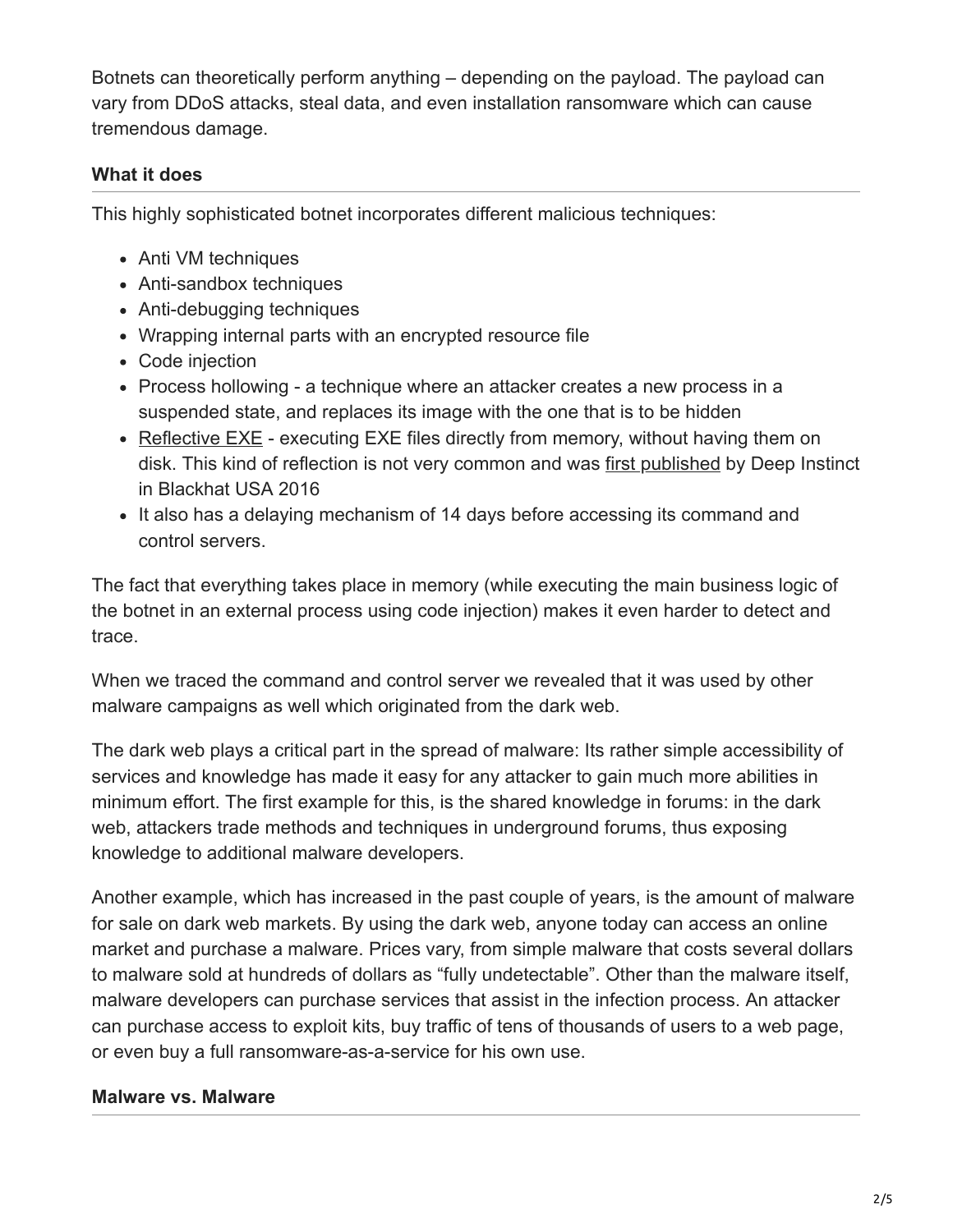Part of this malware process is terminating and deleting instances of other malware. It checks for known folders that malware "lives" in ("Application Data" folder), and if a certain file is running – it immediately terminates it and deletes its file. It even aims for specific folders of other botnets such as DorkBot.

We estimate this rare and unique behavior is because of money purposes within the Dark web. Attackers compete against each other to have as many "zombie computers" as possible in order to increase their value when proposing services to other attackers, especially when it comes to spreading infrastructures. The more computers – the more money an attacker can make. This is something we're seeing here as well.

| 004044E5                                      | FF50 14   | CALL DWORD PTR DS: [EAX+14]                          | KERNEL32.Process32First |  |  |
|-----------------------------------------------|-----------|------------------------------------------------------|-------------------------|--|--|
| $ 004044E8 $ EB 25                            |           | JMP SHORT 0040450F                                   |                         |  |  |
|                                               |           | 004044EA FFB424 3401000 PUSH DWORD PTR SS: [ESP+134] |                         |  |  |
| 004044F1                                      | 8D4424 30 | LEA EAX, [ESP+30]                                    |                         |  |  |
| [00413654]=754F4C51 (KERNEL32.Process32First) |           |                                                      |                         |  |  |

### **Comparing current running process on the list to a file located in %APPDATA% ("LoadOrd.exe" in this case)**

| 004044EA                                           |             | FFB424 3401000 PUSH DWORD PTR SS: [ESP+134] | PROCESSENTRY32.szExeFile |
|----------------------------------------------------|-------------|---------------------------------------------|--------------------------|
| 004044F1                                           | 8D4424 30   | LEA EAX, [ESP+30]                           |                          |
| 004044F5                                           | 50          | <b>PUSH EAX</b>                             | ASCII "smss.exe"         |
| 004044F6                                           | E8 ADCBFFFF | CALL CompareStrings                         |                          |
| 004044FB                                           | 59          | POP ECX                                     |                          |
| 004044FC                                           | 59          | POP ECX                                     |                          |
| 004044FD                                           | 85C0        | TEST EAX, EAX                               |                          |
| 004044FF . 74 14                                   |             | JE SHORT 00404515                           |                          |
| 00404501                                           | 8D4424 08   | LEA EAX, [ESP+8]                            |                          |
| 00404505                                           | 50          | PUSH EAX                                    |                          |
| 00404506                                           | A1 C83C4100 | MOV EAX, DWORD PTR DS: [413CC8]             | ASCII "@6A"              |
| 0040450B                                           | 55.         | <b>PUSH EBP</b>                             |                          |
| 0040450C                                           | FF50 18     | CALL DWORD PTR DS: [EAX+18]                 | KERNEL32.Process32Next   |
| 0040450F                                           | 85C0        | TEST EAX, EAX                               |                          |
| Stack [0348F4D0]=0040450F (current registers)      |             |                                             |                          |
| EAX=0348F508, ASCII "smss.exe" (current registers) |             |                                             |                          |

| Address Value | Comments                              |  |  |
|---------------|---------------------------------------|--|--|
|               |                                       |  |  |
|               | 0348F4D8 0348F74C ASCII "LoadOrd.exe" |  |  |

#### **In case there is a match, terminate the process and delete it**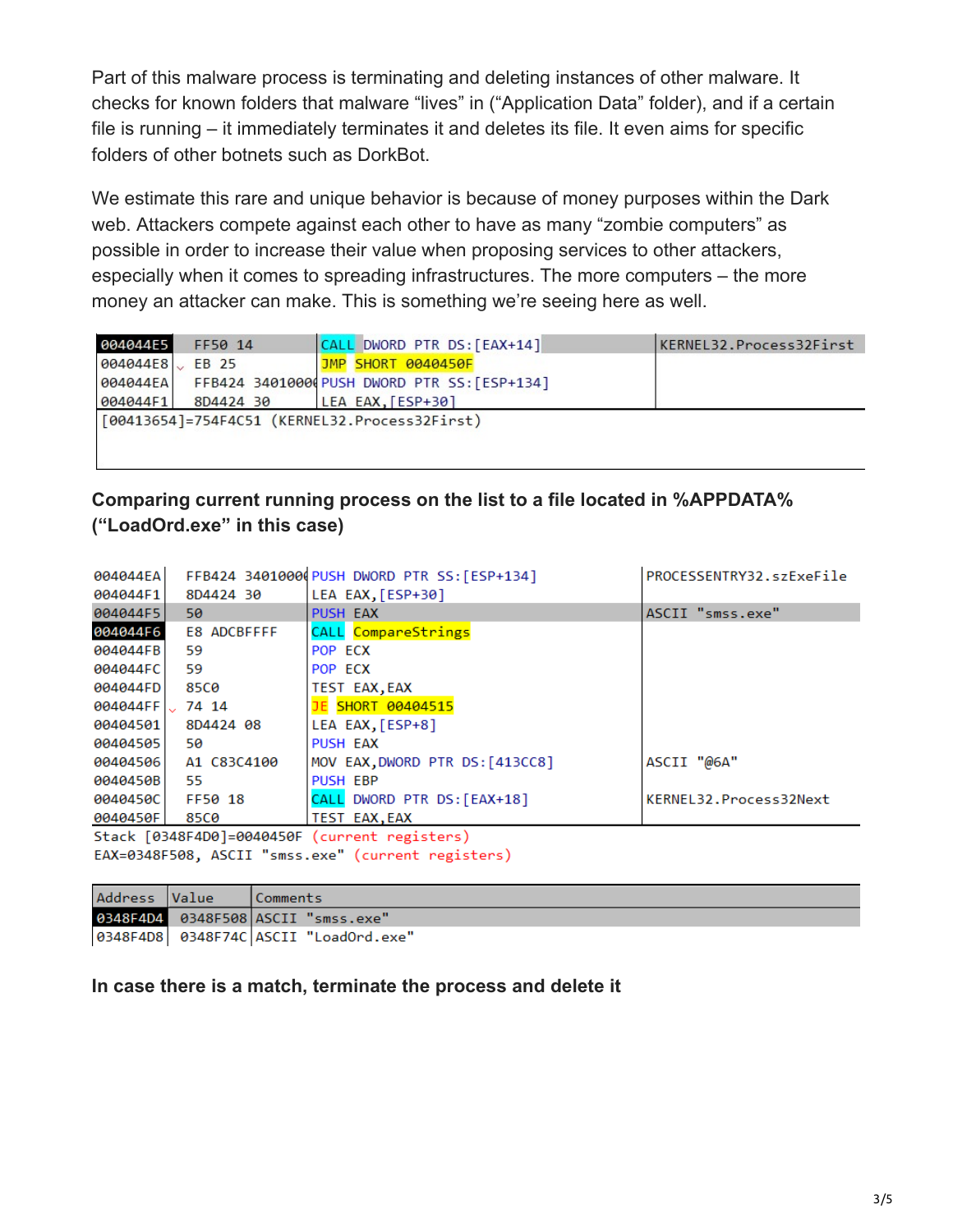| 0040452B         | FF90 A0000000 | CALL DWORD PTR DS: [EAX+0A0]    | KERNEL32.OpenProcess         |
|------------------|---------------|---------------------------------|------------------------------|
| 00404531         | 8BF8          | MOV EDI, EAX                    |                              |
| 00404533         | 85FF          | TEST EDI, EDI                   |                              |
| 00404535 \ 74 37 |               | <b>JE SHORT 0040456E</b>        |                              |
| 00404537         | 56            | PUSH ESI                        |                              |
| 00404538         | 57            | PUSH EDI                        |                              |
| 00404539         | FF15 14704000 | CALL DWORD PTR DS: [407014]     | KERNEL32.GetProcessId        |
| 0040453F         | 8BF0          | MOV ESI, EAX                    |                              |
| 00404541         | FF15 0C704000 | CALL DWORD PTR DS: [40700C]     | KERNEL32.GetCurrentProcessId |
| 00404547         | 3BF0          | CMP ESI, EAX                    |                              |
| 00404549         | 5E            | POP ESI                         |                              |
| 0040454A . 74 22 |               | <b>JE SHORT 0040456E</b>        |                              |
| 0040454C         | 6A 09         | PUSH <sub>9</sub>               |                              |
| 0040454E         | 57            | PUSH EDI                        |                              |
| 0040454F         | FF15 10704000 | CALL DWORD PTR DS: [407010]     | KERNEL32. TerminateProcess   |
| 00404555         | 8B0D C83C4100 | MOV ECX, DWORD PTR DS: [413CC8] | ASCII "@6A"                  |

| 004048D5 |    | FF15 34704000 CALL DWORD PTR DS: [407034] | KERNEL32.MoveFileA |
|----------|----|-------------------------------------------|--------------------|
| 004048DB |    | 8D85 B8FCFFFF   LEA EAX, [EBP-348]        |                    |
| 004048E1 | 50 | PUSH EAX                                  |                    |
|          |    | [00407034]=754F568A (KERNEL32.MoveFileA)  |                    |
|          |    |                                           |                    |

| Address Value | <b>Comments</b>                                                                      |
|---------------|--------------------------------------------------------------------------------------|
|               | 0348F60C [0348F860] Existing = "C:\Users\Generic\AppData\Roaming\LoadOrd.exe"        |
|               | 0348F610 0348F61C LNew = "C:\Users\Generic\AppData\Roaming\LoadOrd.exe.local.backup" |

| 004048E2                                                                     |              |                                                                            | FF15 28704000 CALL DWORD PTR DS: [407028] | KERNEL32.DeleteFileA |
|------------------------------------------------------------------------------|--------------|----------------------------------------------------------------------------|-------------------------------------------|----------------------|
| 004048E8                                                                     |              |                                                                            | 8D85 BCFDFFFF LEA EAX, [EBP-244]          |                      |
| [00407028]=754F7434 (KERNEL32.DeleteFileA) - jumps to KERNELBASE.DeleteFileA |              |                                                                            |                                           |                      |
|                                                                              |              |                                                                            |                                           |                      |
|                                                                              |              |                                                                            |                                           |                      |
| Address                                                                      | <b>Value</b> | Comments                                                                   |                                           |                      |
|                                                                              |              |                                                                            |                                           |                      |
| 0348F610                                                                     |              | 0348F61C ASCII "C:\Users\Generic\AppData\Roaming\LoadOrd.exe.local.backup" |                                           |                      |

### **The Expected Damage**

Once installed, the botnet shuts down Windows Defender and Windows Update while blocking additional ports on the Firewall. It also shuts down and deletes any EXE file running from %APPDATA% folder, which can cause loss of data. The main functionality of the botnet enables an attacker to take complete control of the user's system - it behaves as a gate to download additional payloads from the command and control servers. The expected damage here depends on the payload the attacker decides to distribute. It can vary from downloading and executing ransomware and banking trojans, among others. This can result in loss of tremendous amount of data, the need to shut down computers for recovery purposes, which can lead to disasters in enterprises. The fact that the botnet behaves as a gate for additional payloads, puts the enterprise in risk for leak of sensitive data as well, following the risk of keyloggers / banking trojans installations.